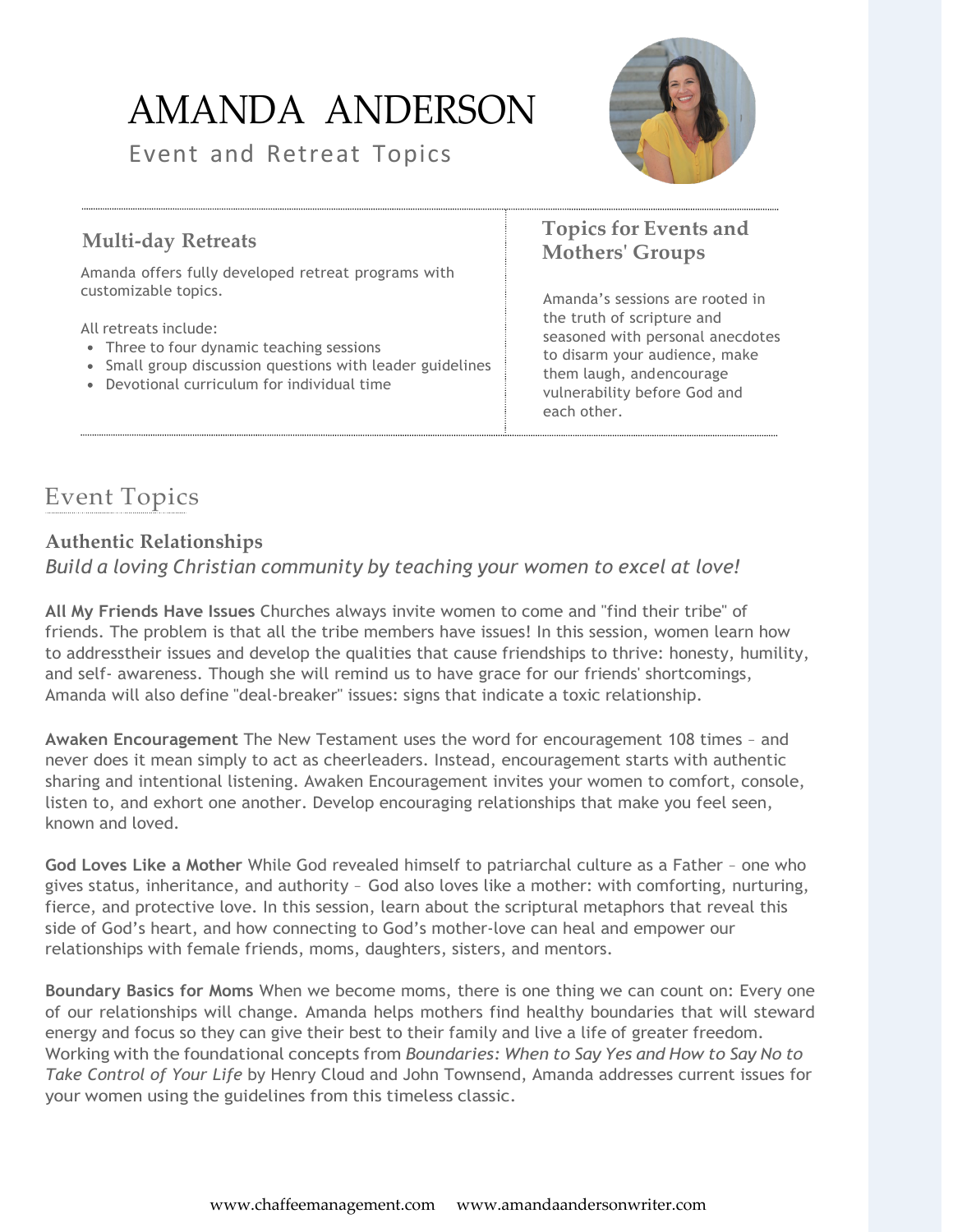**Great Expectations: Healthy Marriage in the Real World** *Do you want practical marriage advice thatgoes beyond male/female stereotypes?* Married 23 years to her college sweetheart, Amanda deliversthis humorous, raw, and well-researched approach to building a satisfying marriage. Based in part on her work as editor of the *How We Love* small group series, Amanda delivers practical ways tounderstand yourself and your spouse better and how to communicate expectations and increase emotional intimacy.

**Meeting Needs and Taking Names** The vision of love that we learn in culture – or even in church – can be weak and watered-down! We need to follow God's example of love, which is tough and tender, comforting and conquering. With this topic, Amanda will help your women follow God's direction in love by recognizing, understanding, and engaging with others' emotional needs and protecting their own souls by setting limits.

### **Spiritual Self-Care**

*Provide hope and healing for women struggling with stress, anxiety, and emotional exhaustion.*

**A High-Performance Machine: Self Care as a Spiritual Discipline** In an age where we are all stressed out and disconnected, women need to find restoration and comfort, not just escape. You are createdto do good works, like Ferrari's, needing high-quality fuel to function and fulfill your purpose! Let Amanda show you how to embrace God's design for meeting your physical, emotional, and spiritual needs.

**Put Away Perfect: Replacing Perfectionism with God's Perfect Will** Perfectionism doesn't always manifest itself in the ways we expect: in a high-achieving "perfect" body and a Pinterest-worthy home. Perfectionism often causes procrastination and destroys our ability to take risks. While the world gives us all kinds of "should's" and "must's" to follow, God's pleasing and perfect will allows us to be a beautiful, beloved work in progress. (Romans 12:2)

**What Can Depression Do for You?** One in four women will struggle with depression in their life. Amanda educates women about risk factors and symptoms of depression and anxiety and shares her testimony -- leading you to the gifts of hope, resilience, humility, and surrender. This is a talk filled with laughter and tears. It's not depressing! Ideal for mothers' groups.

### Holiday Talks

**Oh Come Emanuel: The Cry of Our Hearts at Christmas** Do you ever find yourself distracted -- or evendismayed -- by the expectations of Christmas? Christmas is not only for the "joyful and triumphant" but for the discouraged, doubtful, and downtrodden. Christmas is not the end of the story, but a promise that God is with us in the messy middle, pointing us to a more significant promise at the end:That He will one day wipe every tear from our eye and give us joy eternal.

**Boundaries and the Holidays: How to Be a Cheerful Giver** The Bible says that giving should lead tocheer, not bitterness and resentment. God-directed boundaries are the key to cheer during the holidays. In this session, your women will learn how to be responsible for their own expectations, emotions, limits, and desires to be a loving parent, daughter, wife, sibling, mother-in-law, and daughter-in-law, during the holiday season.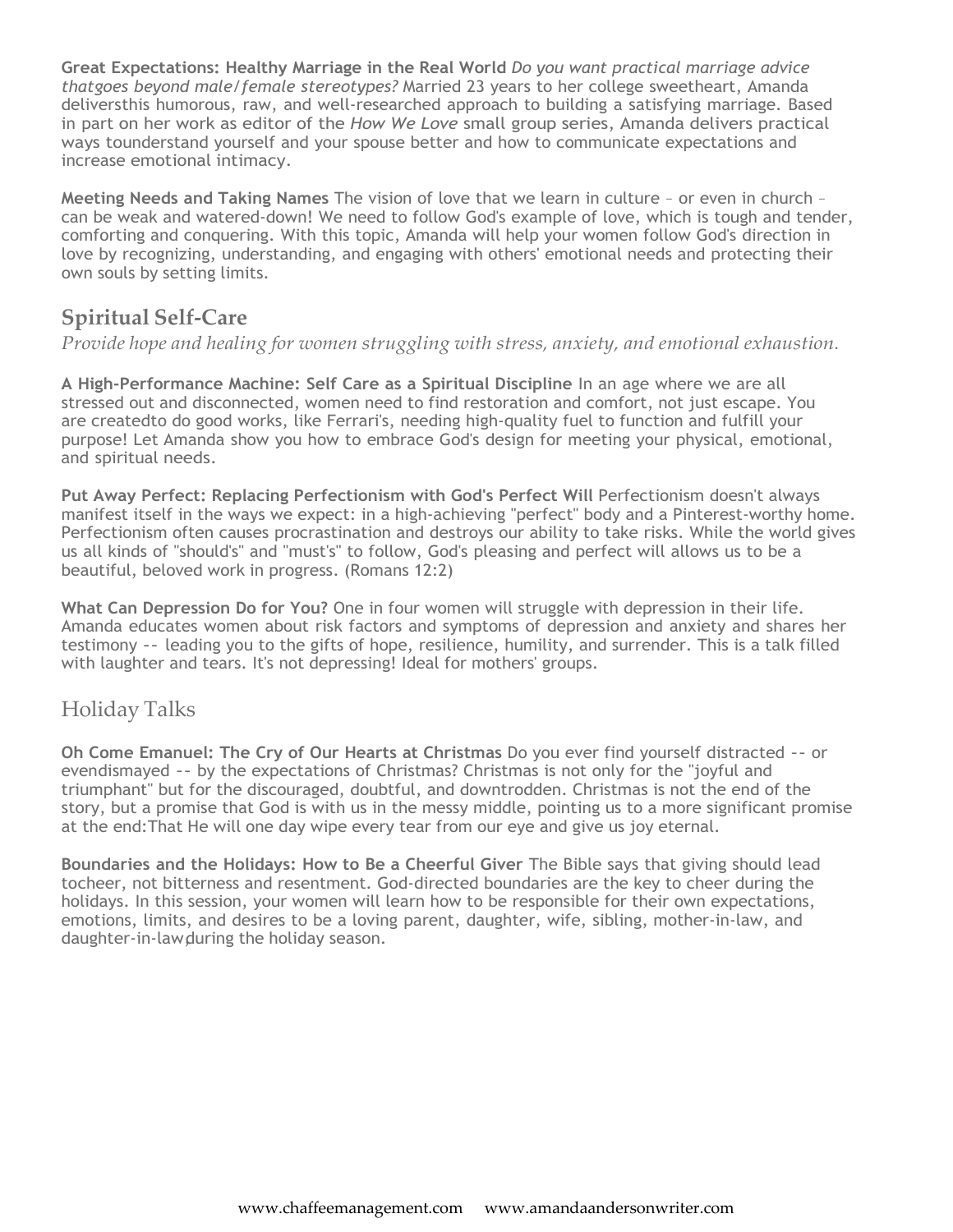#### The Wholehearted Retreat

*"Blessed is she who has believed that the Lord would fulfill his promises to her!" ~Luke 1:45*

**Session One: The Love We Need** We are blessed when have the courage to believe that God will give us the love we need if we seek it. Learning to go where the love is, not where it's "supposed to be" is key to receiving the love He wants to give us.

**Session Two: The History of Our Hearts** Discover how our earthly families and past experiences shape our hearts and our ability to connect with others, and how what Satan intended for evil in our lives God intended for our good.

**Session Three: Wholehearted Sisters** What are the ways we use "Christianese" to hurt others? How can we learn to restore gently rather than rebuke harshly? What does it mean to mourn with those who mourn? This session focuses on how to avoid typical missteps in community through creating healthy spiritual and emotional boundaries in the church.

**Session Four: Hearts in Training** Action steps to strengthening our hearts and relationships.

#### **God Loves Like a Mother Retreat**

But I have calmed and quieted my soul, like a weaned child with its mother; like a weaned child is my soul *within me. [Psalm](https://www.biblegateway.com/passage/?search=Psalm%2B131%3A2&version=ESV) 131:2*

In Scripture, God is not only Heavenly Father, but also a God that offers the tender, comforting, protective, life-giving love of a mother.

**Session One: God Loves Like a Mother** All of us had a mother, and she was a defining force in our life whether she was present or absent. Amanda will show your women how God offers us mother-love we need, the power to forgive the shortcomings of our earthly caregivers, and the wisdom to mother and mentor well.

**Session Two: A Ministry of Reconciliation** What is God's will for us as women as we mature into the image of Christ? How do we honor our parents and also break the strongholds of sin that are passed from generations? How do we love and guide the next generation, and also leave room for the new work that God is doing through them? With compassion and humility, Amanda will teach you how to bridge the gap between generations within the church.

**Session Three: A Friend Who Loves at All Times** The Bible calls us to offer one another encouragement and accountability? How do we offer these acts of love without judgement, enmeshment, or control? How do we navigate conflict in a healthy way? Let Amanda help you build a healthy community through Spiritled relational skills.